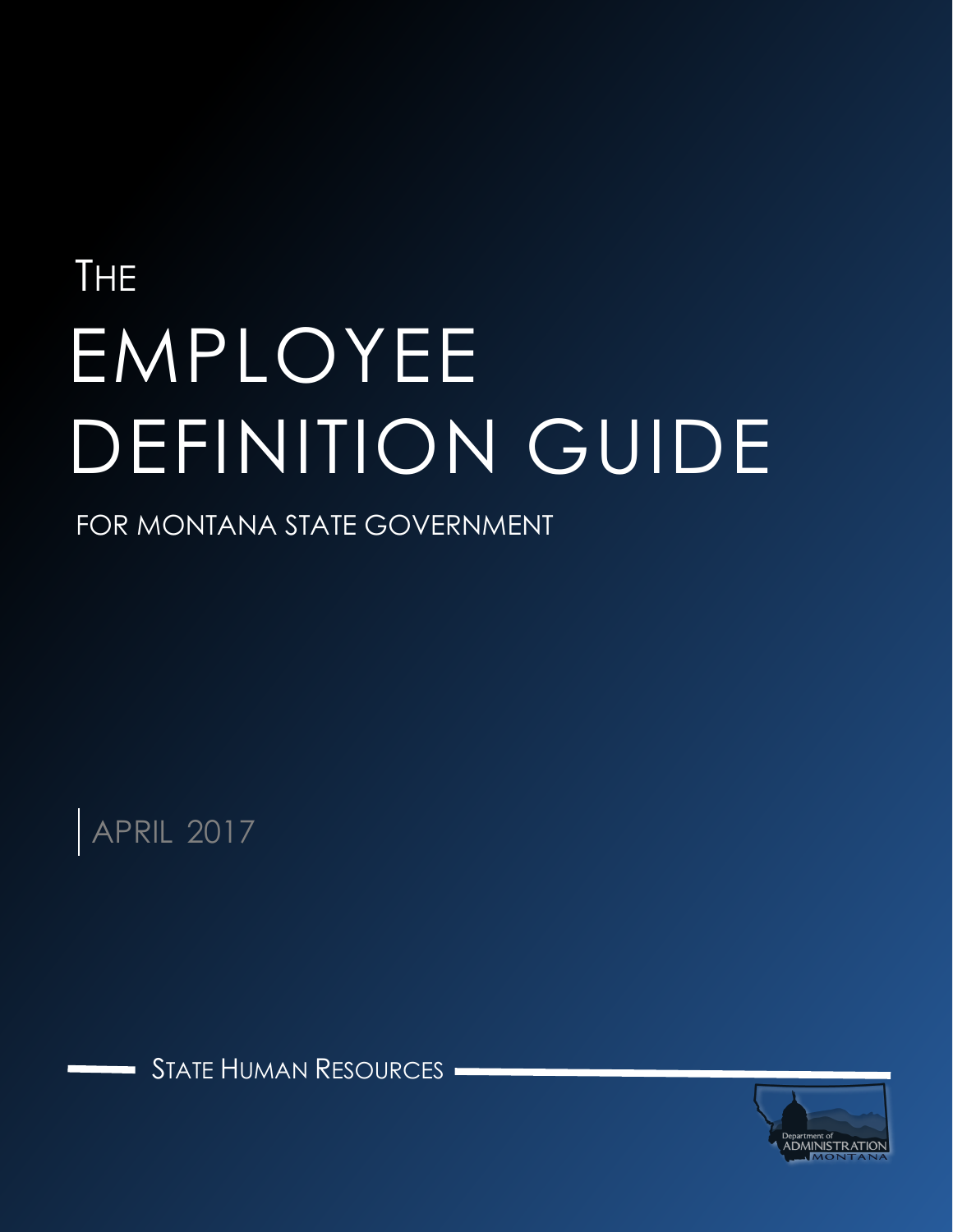This page intentionally left blank.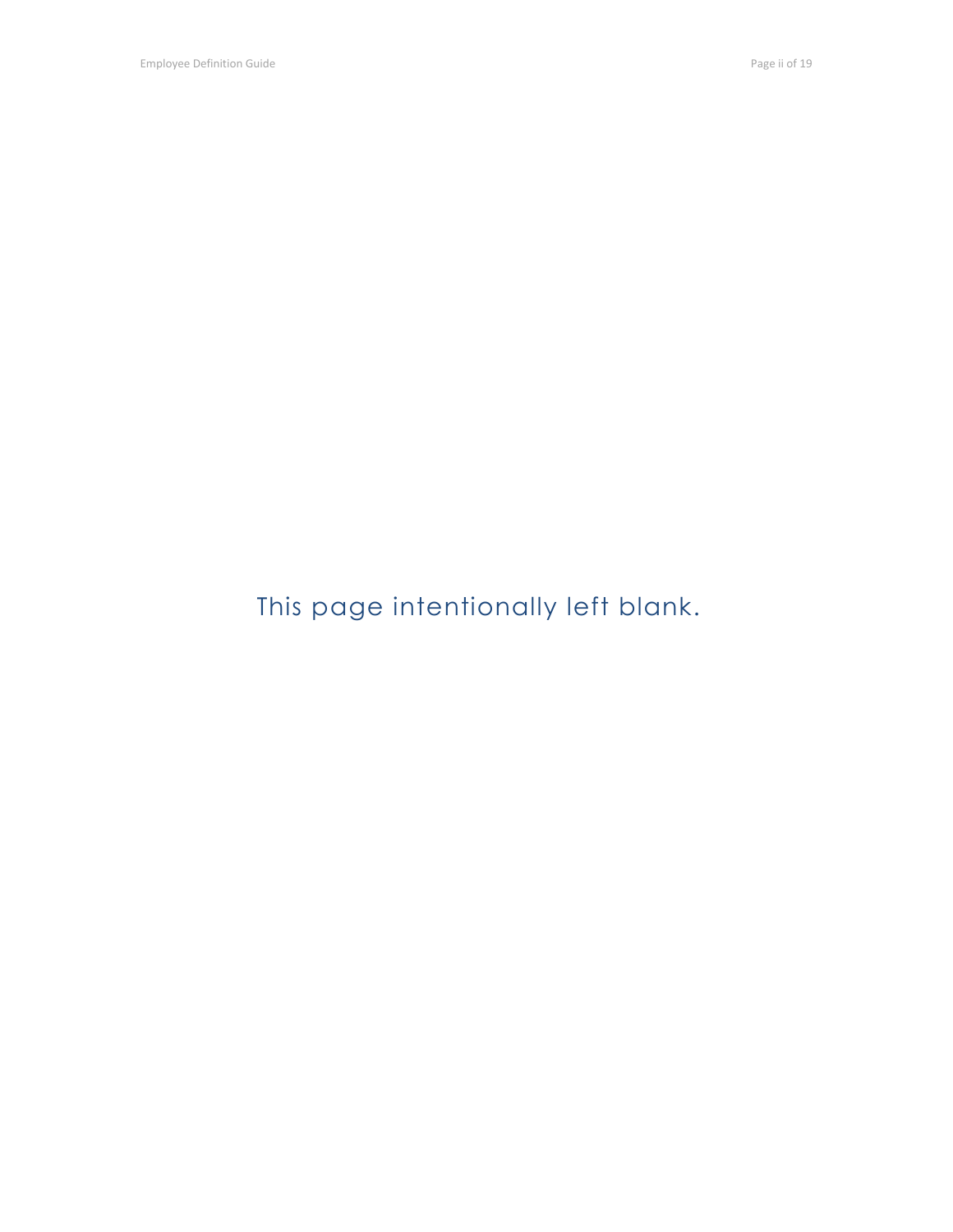# **Table of Contents**

| Introduction               | 1 |
|----------------------------|---|
| <b>Permanent Employees</b> |   |
|                            |   |
|                            |   |
|                            |   |
|                            |   |
|                            |   |
|                            |   |
| Seasonal Employees         | З |
|                            |   |
|                            |   |
|                            |   |
|                            |   |
|                            |   |
|                            |   |
| <b>Temporary Employees</b> | 6 |
|                            |   |
|                            |   |
|                            |   |
|                            |   |
|                            |   |
|                            |   |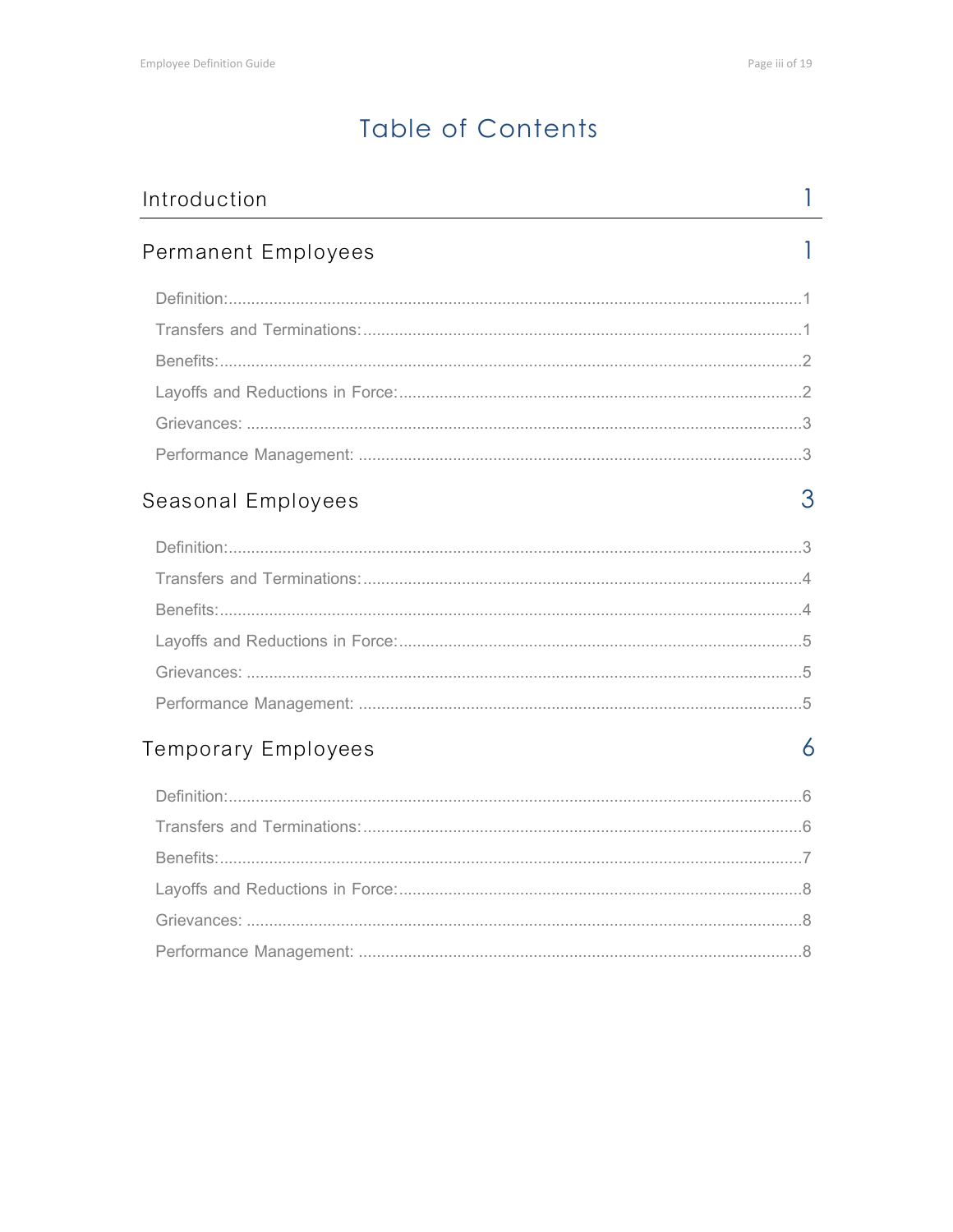8

 $10$ 

#### Short-Term Workers

#### Student Interns

| Definitions |  |
|-------------|--|

#### Quick Reference Chart

<span id="page-3-0"></span> $14$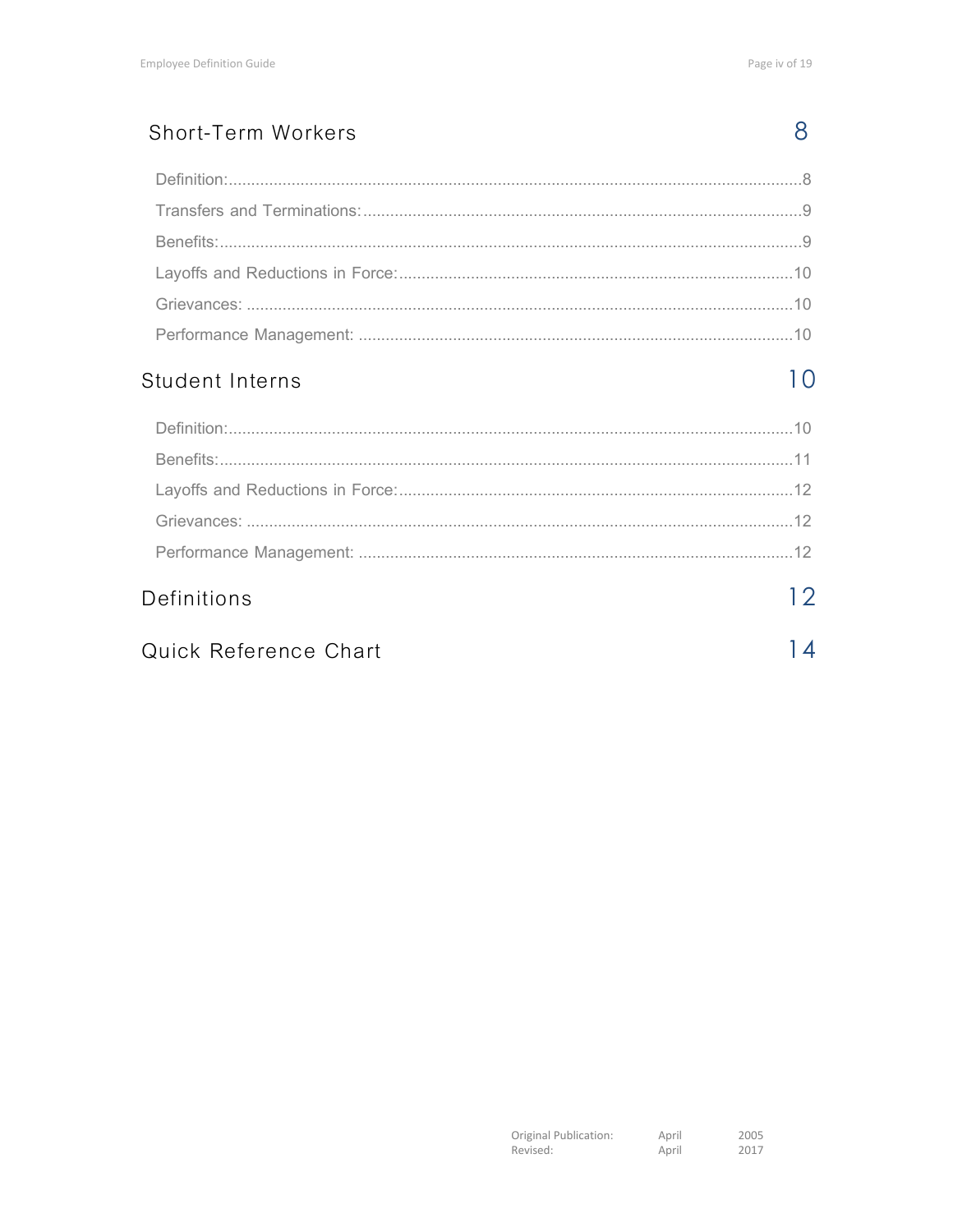This guide assists agency human resources staff and managers to understand the various state employee statuses under Montana law. This guide discusses definitions, recruitment options, benefit eligibility, collective bargaining issues, and other employment considerations relating to employee status.

Included at the end of this guide is a quick-reference chart that contains hyperlinks to relevant Montana Operations Manual (MOM) Policies, Administrative Rules of Montana (ARM), and Montana Code Annotated (MCA) statues.

This guide does not apply to personal appointed staff of elected officials. For guidance with these positions, please see the **Elected Officials and** [Appointed](http://hr.mt.gov/Portals/78/newdocs/factsheets/ElectedOfficialsandAppointedStaff2009.pdf) Staff fact sheet.

## <span id="page-4-0"></span>Permanent Employees

## <span id="page-4-1"></span>Definition

A permanent employee is an employee designated by an agency as permanent who has attained or is eligible to attain permanent status (2-18- 101, MCA). Employees attain permanent status by successfully completing a probationary period. Once employees attain permanent employment status, they retain permanent status in permanent positions until they terminate employment from the state. Permanent employees must be hired through a competitive recruitment process.

## Transfers and Terminations

A permanent employee may only be terminated for good or just cause. You mayonly make an exception to this requirement if an employee

| Original Publication: | April | 2005 |
|-----------------------|-------|------|
| Revised:              | April | 2017 |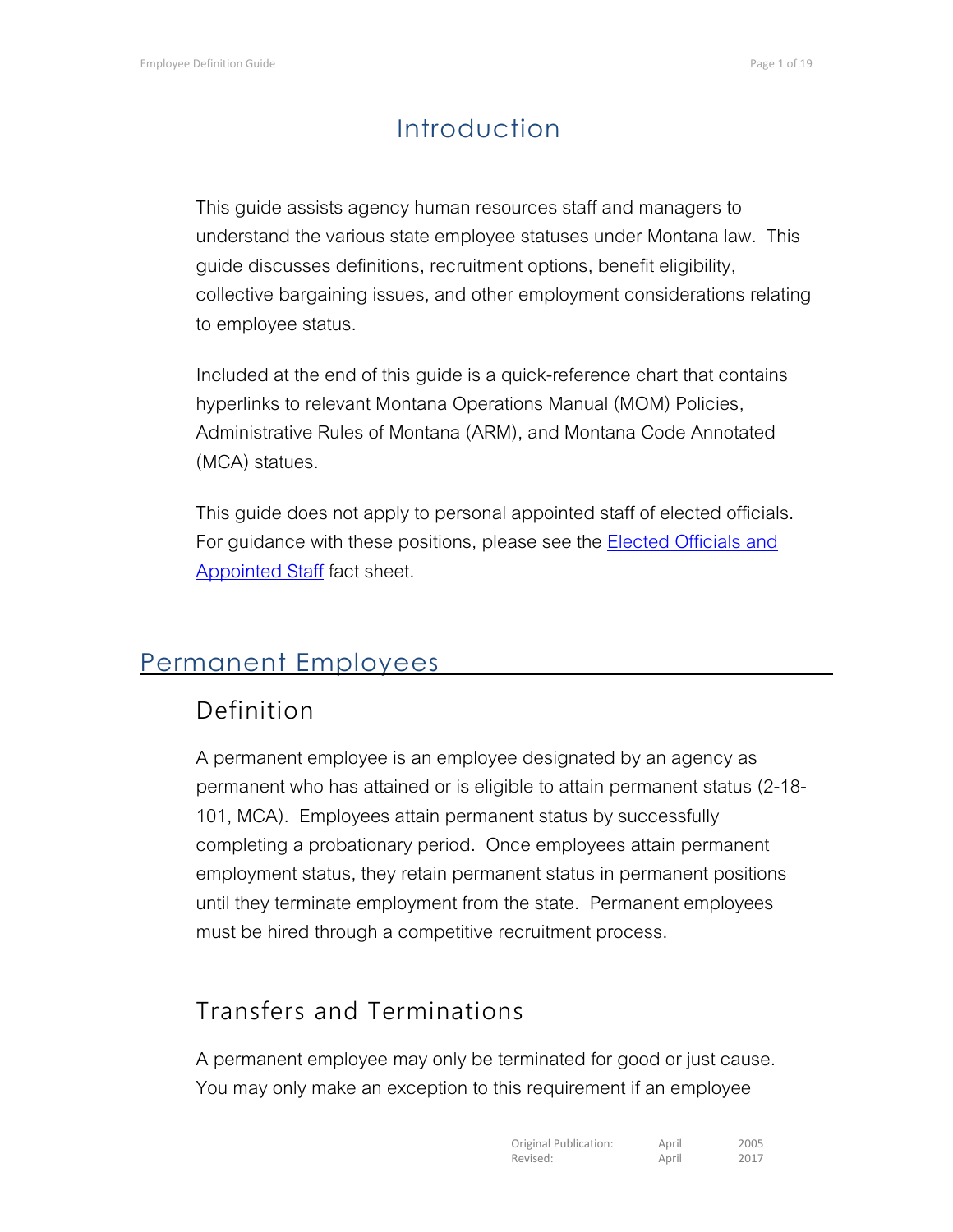agreed to employment for a specific term in a written contract. A permanent employee who transfers to a permanent position with the same agency or different agency retains permanent employment status. A permanent employee who transfers to a temporary position (or another position not eligible for permanent status) may be terminated from the temporary position without cause. If a permanent employee transfers to a temporary position and then transfers to a permanent position, the employee retains permanent status in the new permanent position. You may not require permanent employees to complete a new probationary period to "regain" or "maintain" permanent employment status.

#### Benefits

Permanent employees are eligible for sick leave, annual leave, holiday pay, retirement benefits, and longevity. Permanent employees working an average of 20 or more hours per week are eligible for group health insurance benefits. If a permanent employee is expected to work an average of less than 20 hours per week or if the employee's number of hours or days of work are intermittent or unknown at the time of hiring, the employee is not eligible for group health insurance benefits unless the employee has previous state employment history which makes the employee eligible.\* Variable employees may become eligible for benefits during their stability period whenever they are employed with the State of Montana.

## <span id="page-5-0"></span>Layoffs and Reductions in Force

If a permanent employee's position is eliminated because of privatization, reorganization, closure, or a reduction in force, the employee is entitled to benefits under the State Employee Protection Act (2-18-1201, MCA, et seq.) and the Reduction in Force Policy if the employee has achieved permanent status. Laid-off permanent employees receiving benefits under the Reduction in Force policy retain permanent status when reinstated.

<span id="page-5-1"></span>

| Original Publication: | April | 2005 |
|-----------------------|-------|------|
| Revised:              | April | 2017 |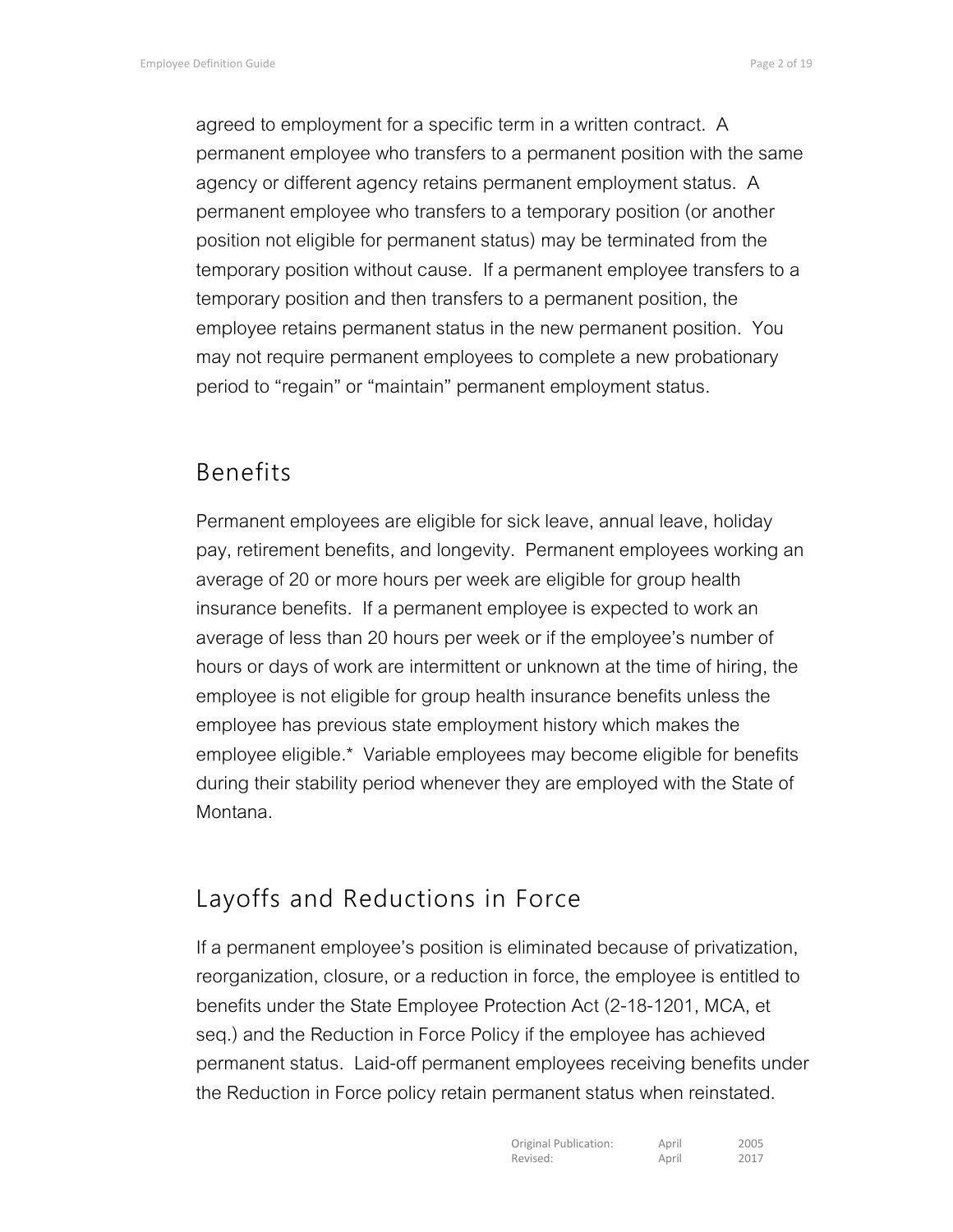## Grievances

Employees may file a grievance under the Grievance Policy (ARM 2.21.8010, et seq.) after they have attained permanent status. If an agency has an alternative grievance policy, eligible employees must file under the agency's policy. If employees are members of a bargaining unit, they may be required to file grievances according to the procedures set forth in the collective bargaining agreement.

#### Performance Management

Permanent employees' performance must be managed and evaluated on a regular basis. See the Performance Management and Evaluation Policy for more information.

# <span id="page-6-0"></span>Seasonal Employees

#### <span id="page-6-1"></span>Definition

A "seasonal employee" is a permanent employee designated by an agency as seasonal, who performs duties interrupted by the seasons, and who may be recalled without the loss of rights or benefits accrued during the preceding season (2-18-101, MCA).

Seasonal employees must be initially hired through a competitive recruitment process. Seasonal employees attain permanent status by completing a probationary period. Since the length of seasonal work varies, a seasonal employee's probationary period may span several seasons.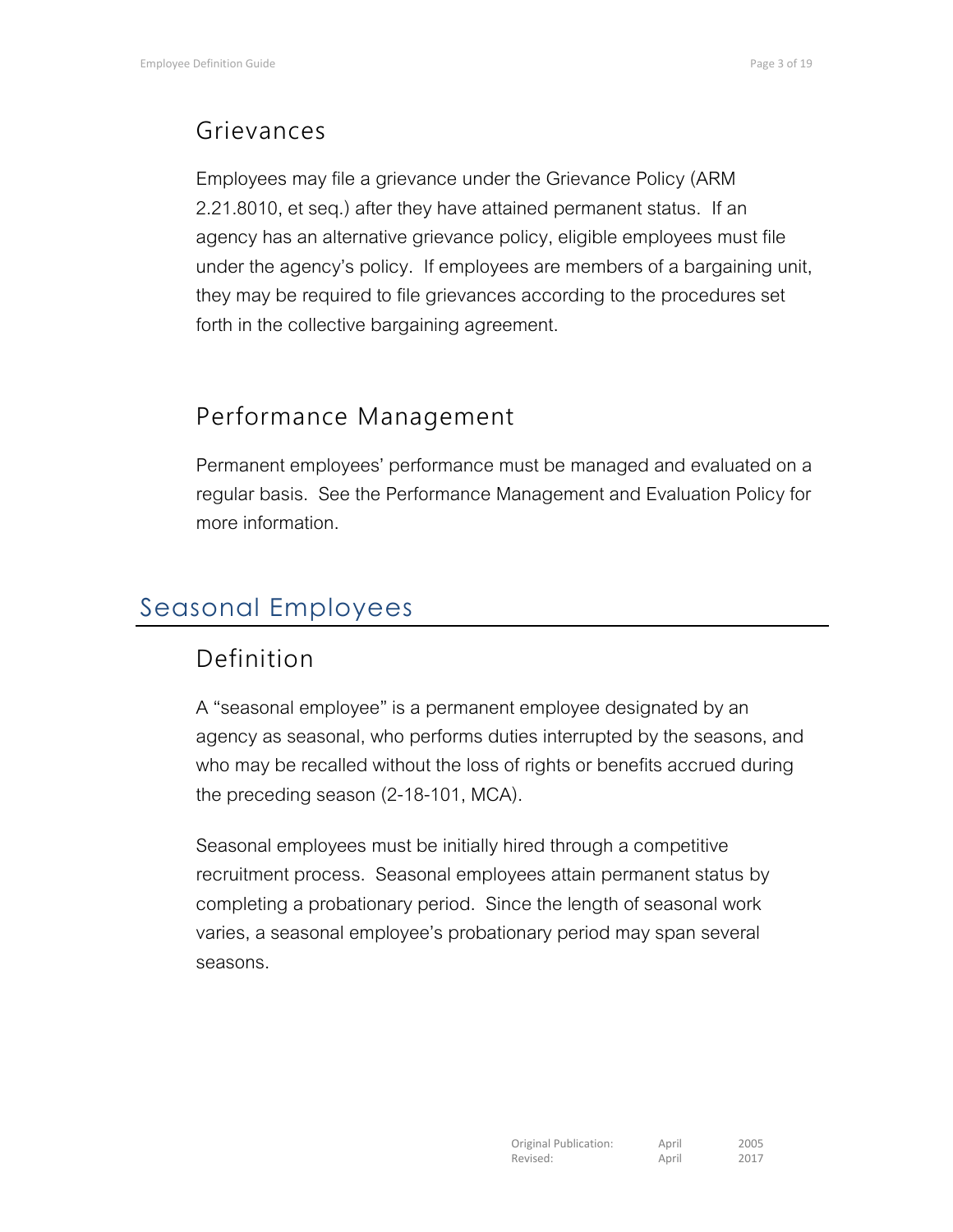#### <span id="page-7-0"></span>Transfers and Terminations

Seasonal employees retain permanent status in the same manner as permanent employees. (See the Transfers and Terminations paragraph for permanent employees above.)

The seasonal break is not a break-in-service or a termination; it is treated as an approved leave of absence without pay. Seasonal employees are recalled each season without a loss of rights or benefits.

#### Benefits

Seasonal employees are eligible for sick leave, annual leave, holiday pay, retirement benefits, and longevity. Seasonal employees expected to work an average of 20 hours per week for 6 months or more are eligible for group health insurance benefits. If seasonal employees are expected to work an average of less than 20 hours per week or if their number of hours or days of work are intermittent or unknown at the time of hiring, they are not eligible for group health insurance benefits unless they have previous state employment which makes them eligible.\* Variable employees may become eligible for benefits during their stability periods while they are employed with the State of Montana. Seasonal employees working for less than 6 months are not eligible for group health insurance benefits regardless of the number of hours worked unless they have previous state employment history which makes them eligible.\*

Seasonal employees receiving group health insurance benefits must continue to receive benefits during the seasonal break. The employer is responsible for continuing to pay the employer portion during the seasonal break.

For the purposes of sick and annual leave eligibility, actual time worked counts toward the qualifying period and accrual process. In some cases, the qualifying period may span several seasons. Seasonal employees do

| Original Publication: | April | 2005 |
|-----------------------|-------|------|
| Revised:              | April | 2017 |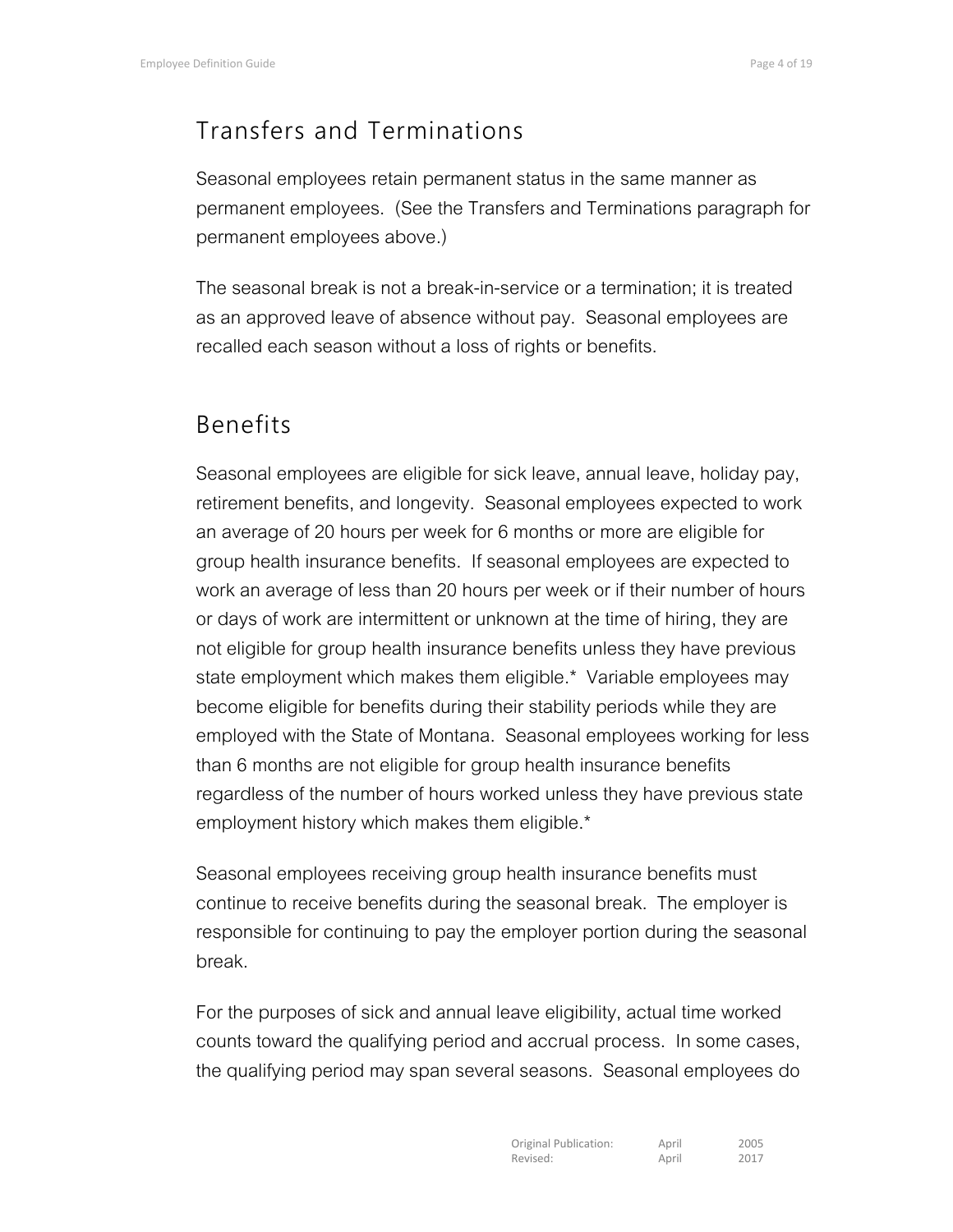not accrue leave benefits when in a leave-without-pay status during the offseason.

For longevity purposes, calculate the length of employment as if the seasonal employee were continuously employed during the off-season (2- 18-304, MCA).

<span id="page-8-0"></span>Seasonal employees are also eligible for statutory raises.

## Layoffs and Reductions in Force

<span id="page-8-1"></span>If a seasonal employee's position is eliminated because of privatization, reorganization, closure, or a reduction in force, the employee is entitled to benefits under the State Employee Protection Act (2-18-1201, MCA, et seq.) and the Reduction in Force Policy if the employee has achieved permanent status. Laid-off seasonal employees receiving benefits under the Reduction in Force policy retain permanent status when reinstated.

#### Grievances

<span id="page-8-2"></span>Seasonal employees may file a grievance under the Grievance Policy  $(ARM 2.21.8010, et seq.)$  after they have attained permanent status. If an agency has an alternative grievance policy, eligible employees must file under the agency's policy. If seasonal employees are members of a bargaining unit, they may be required to file grievances according to the procedures set forth in the collective bargaining agreement.

## Performance Management

Seasonal employees' performance must be managed and evaluated on a regular basis. See the Performance Management and Evaluation Policy for more information.

| Original Publication: | April | 2005 |
|-----------------------|-------|------|
| Revised:              | April | 2017 |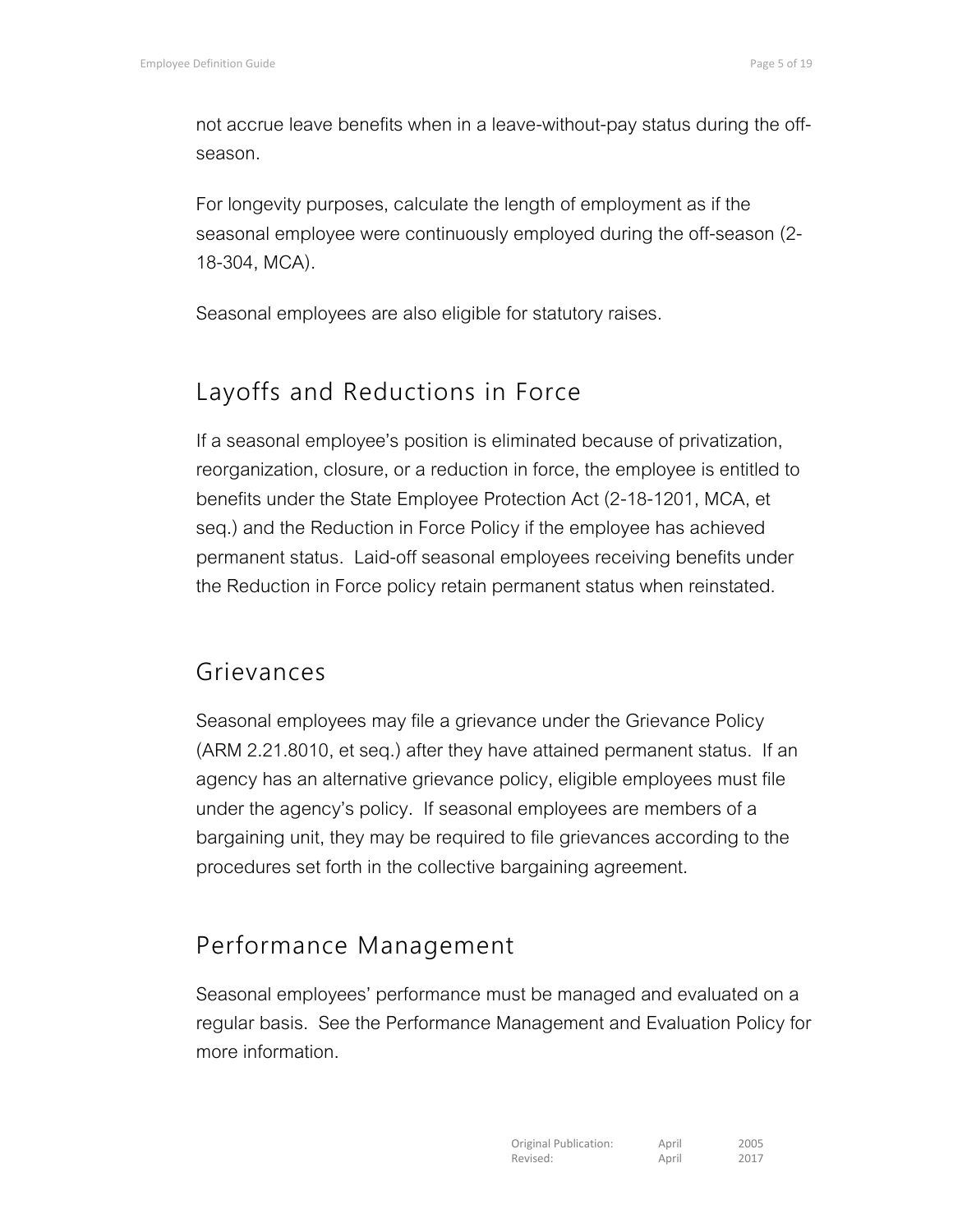# <span id="page-9-0"></span>Temporary Employees

# <span id="page-9-1"></span>Definition

A temporary employee is an employee who:

- is designated as temporary by an agency for a definite period of time not to exceed 12 months;
- performs duties on a temporary basis;
- is not eligible for permanent status;
- is terminated at the end of the employment period; and
- is not eligible to become a permanent employee without a competitive selection process (2-18-101, MCA).

Temporary employees may be hired using either a competitive or noncompetitive recruitment process.

## Transfers and Terminations

To move a temporary employee to a permanent position within your agency, a competitive selection process must be conducted. If the temporary employee was hired through a non-competitive process, an external recruitment process must be conducted to consider the employee for the permanent position. Temporary employees hired through a noncompetitive process are not eligible to compete in internal recruitments for permanent positions.

<span id="page-9-2"></span>You may terminate a temporary employee at any time without cause. However, you may not terminate a temporary employee's employment, allow a five-day break in service, and reinstate the same employee to the same position.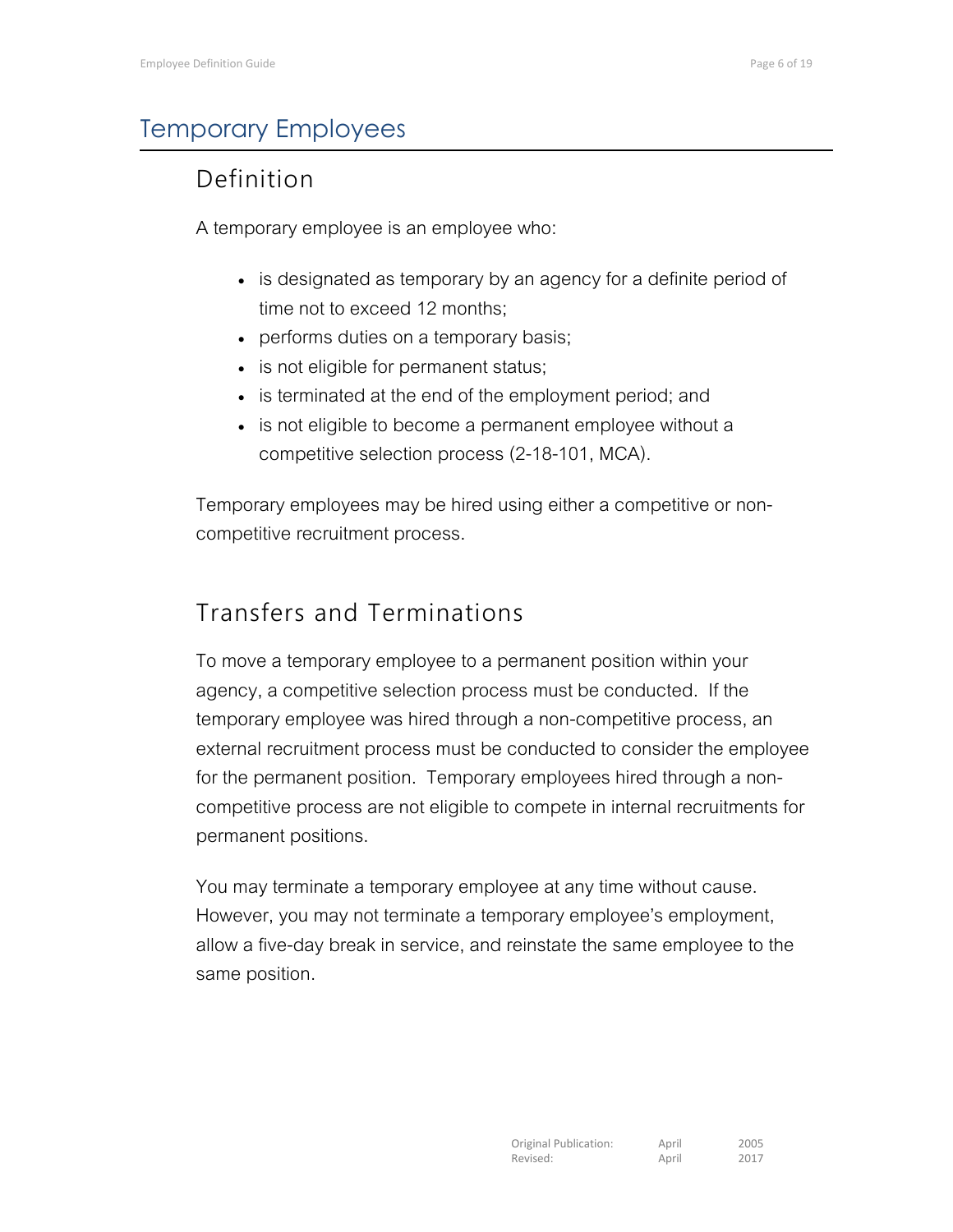## Benefits

Temporary employees are eligible for certain state benefits including sick leave, annual leave, and holiday pay.

Temporary employees working an average of 20 hours per week or more are eligible for group health insurance benefits unless they are performing seasonal work. Temporary employees performing seasonal work are eligible for group health insurance benefits if they are expected to work an average of 20 hours per week for 6 months or longer. If temporary employees are expected to work an average of less than 20 hours per week or if their number of hours or days of work are intermittent or unknown at the time of hiring, theyare not eligible for group health insurance benefits unless they have previous state employment which makes them eligible.\* Variable employees may become eligible for benefits during their stability period if they are employed with the State of Montana. Temporary employees performing seasonal work for less than 6 months are not eligible for group health insurance benefits regardless of the number of hours worked unless they have previous state employment history which makes them eligible.\*

Temporary employees working 960 hours or less in a fiscal year may choose whether to participate in the Montana Public Employee Retirement System. After a temporary employee exceeds the 960-hour threshold, participation becomes mandatory (19-3-411 and 19-3-412, MCA).

Temporary employees may receive credit toward years of service for longevity-allowance purposes only if the temporary employee transfers immediately to a permanent position and remains in a pay status or is on an authorized leave of absence as defined in 2-18-304, MCA.

# Layoffs and Reductions in Force

Most temporary employees are not entitled to benefits under the State Employee Protection Act during privatization, reorganization, closure, or a

<span id="page-10-0"></span>

| Original Publication: | April | 2005 |
|-----------------------|-------|------|
| Revised:              | April | 2017 |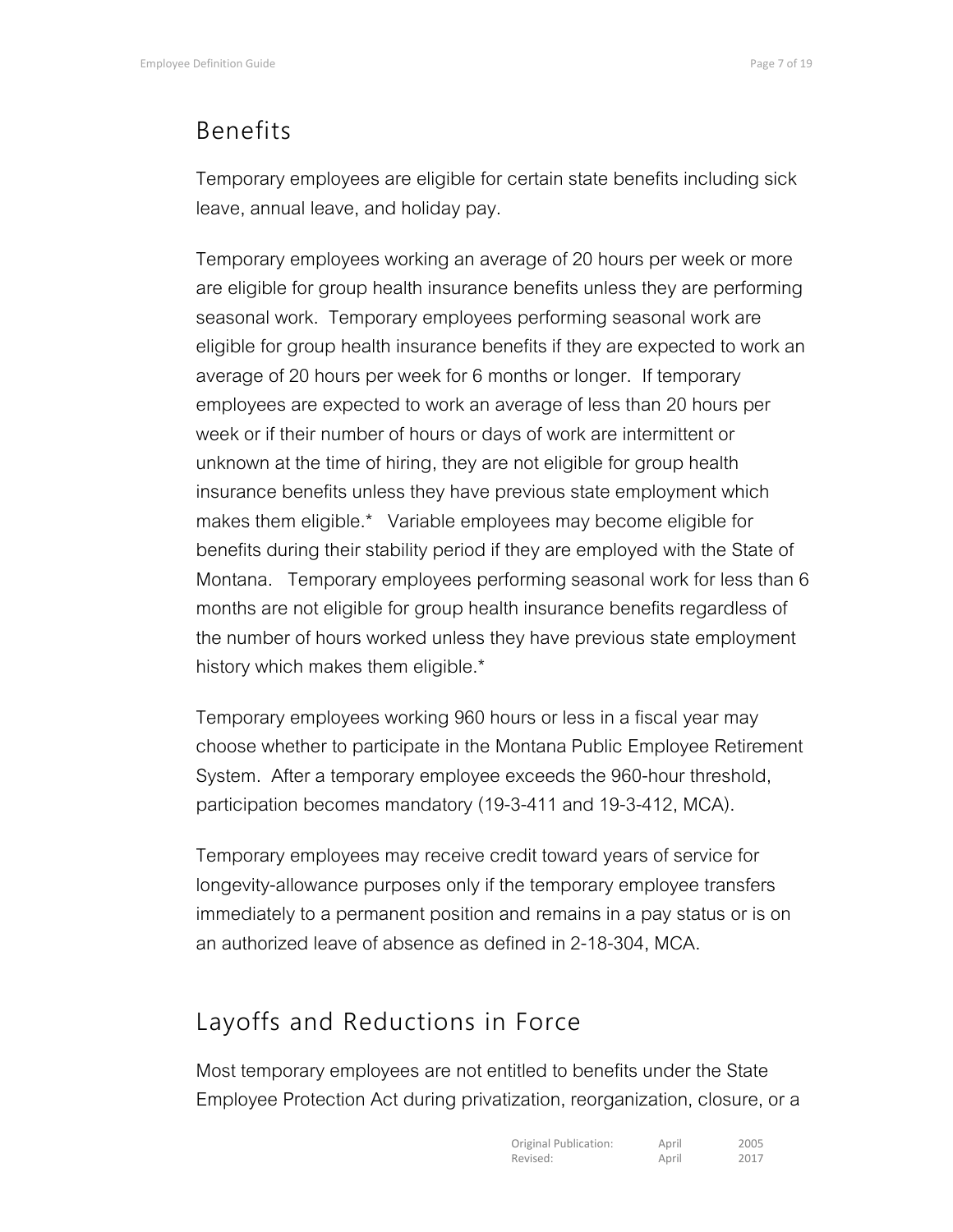reduction in force. Temporary employees in teaching positions under the authority of the Department of Corrections or Department of Public Health and Human Services may be entitled to protections if they have been employed for at least six continuous months (2-18-1201, MCA, et seq).

#### <span id="page-11-0"></span>Grievances

Some temporary employees are eligible to file grievances. Temporary employees are not eligible to file a grievance under the state Grievance Policy (ARM 2.21.8010, et seq). However, they may be eligible to file a grievance under an alternative agency policy or a collective bargaining agreement. If your agency has an alternative grievance policy, make sure it addresses temporary employee eligibility.

## <span id="page-11-1"></span>Performance Management

Although formal performance evaluationsare not required for temporary employees, these employees should receive regular and on-going feedback.

## <span id="page-11-2"></span>Short-Term Workers

#### <span id="page-11-3"></span>Definition

Short-term workers are paid an hourly wage and may not work for an agency for more than 90 days in a continuous 12-month period (2-18-101, MCA). Short-term employees are not eligible for permanent status.

Short-term workers may be hired though either a competitive or noncompetitive recruitment process.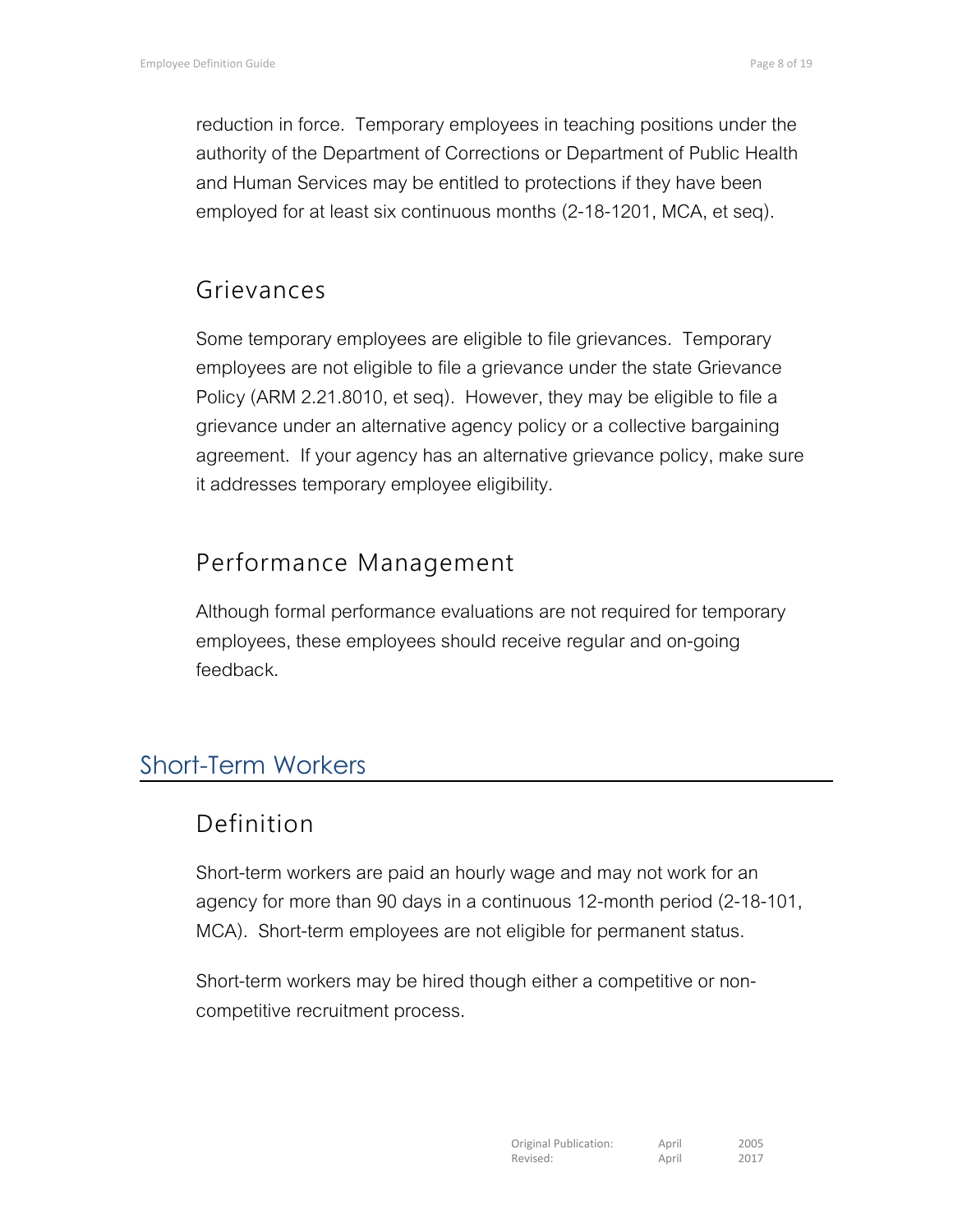#### Transfers and Terminations

To consider a short-term worker for a permanent position within an agency, an external competitive selection process must be conducted. Short-term workers are not eligible to compete in internal recruitments for permanent positions. Short-term workers may be discharged without cause.

#### <span id="page-12-0"></span>Benefits

Short-term workers are not eligible for sick leave, annual leave, holiday pay, or longevity. Short-term employment also does not count towards years of service for longevity purposes.

Short-term workers expected to work an average of 20 hours per week or more are eligible for group health insurance benefits unless they are performing seasonal work. If short-term workersareexpected to work an average of less than 20 hours per week, or if their hours or days worked are intermittent or unknown at the time of hiring, theyare not eligible for group health insurance benefits unless they have previous state employment which makes them eligible.\* Variable employees may become eligible for benefits during their stability period if they work more than 1040 hours during their measurement period and are still employed with the State of Montana. Short-term workers performing seasonal work within a period of less than 6 months are not eligible for group health insurance benefits regardless of the number of hours worked unless they have previous state employment history which makes them eligible.\*

<span id="page-12-1"></span>Short-term employees working 960 hours or less in a fiscal year may choose whether to participate in the Montana Public Employee Retirement System. After a short-term employee exceeds the 960-hour threshold, participation becomes mandatory (19-3-411 and 19-3-412, MCA).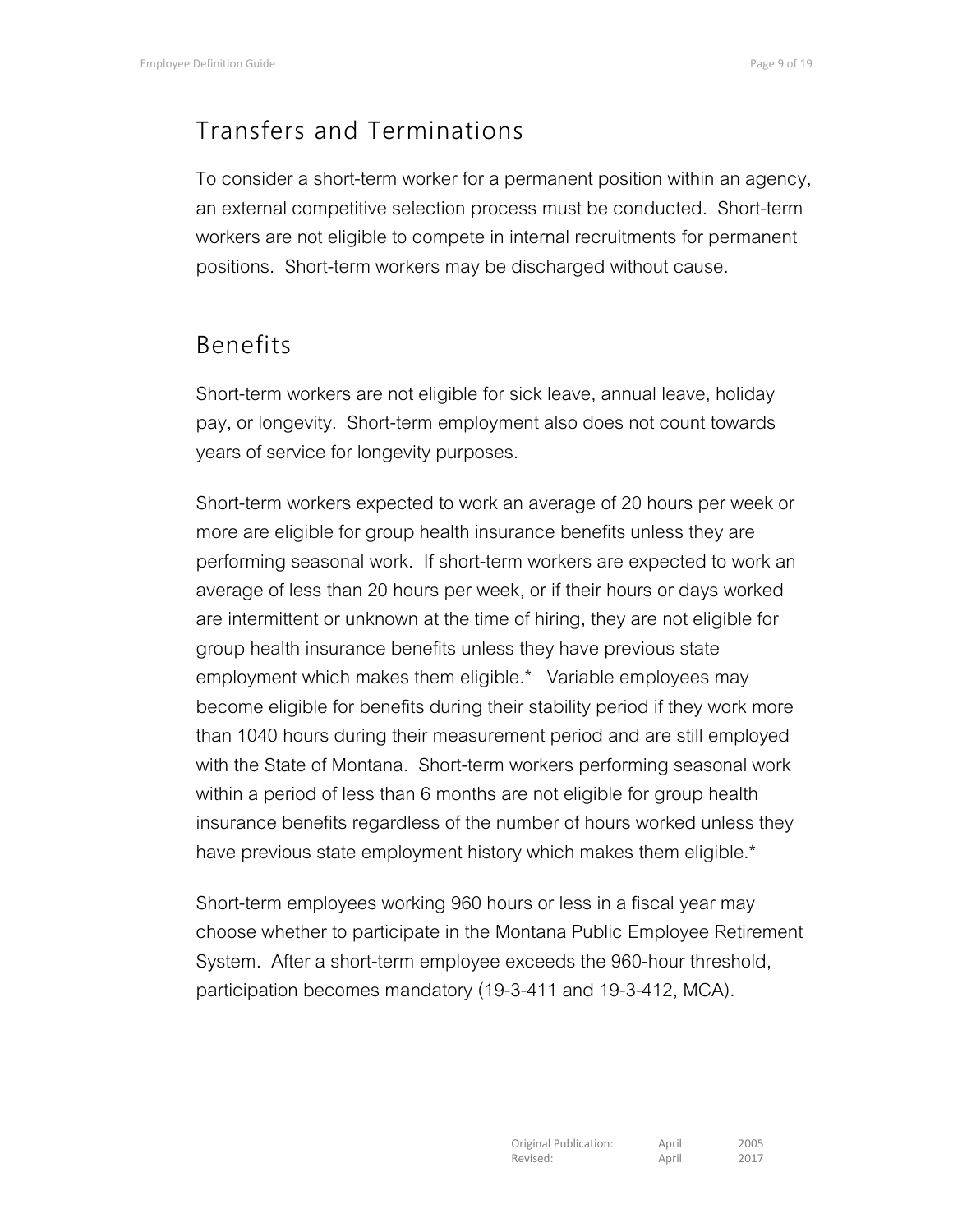## Layoffs and Reductions in Force

<span id="page-13-0"></span>Short-term workers are not entitled to benefits under the State Employee Protection Act during privatization, reorganization, closure, or a reduction in force.

#### Grievances

<span id="page-13-1"></span>Most short-term workers are not eligible to file grievances under the state's Grievance Policy (ARM 2.21.8010, et seq.). They may be eligible to file a grievance under an alternative agency policy or a collective bargaining agreement. Typically, short-term workers are not members of collective bargaining units. If an agency has an alternative grievance policy, make sure it addresses short-term workers' eligibility.

## Performance Management

Although formal performance evaluations are not required for short-term workers, these employees should receive regular and on-going feedback.

# <span id="page-13-3"></span><span id="page-13-2"></span>Student Interns

## Definition

A student intern is a person who has been accepted in or is currently enrolled in an accredited school, college, or university and is hired directly by an agency into a student intern position (2-18-101, MCA). Student interns are not eligible for permanent status.

You may hire student interns though either a competitive or noncompetitive recruitment process.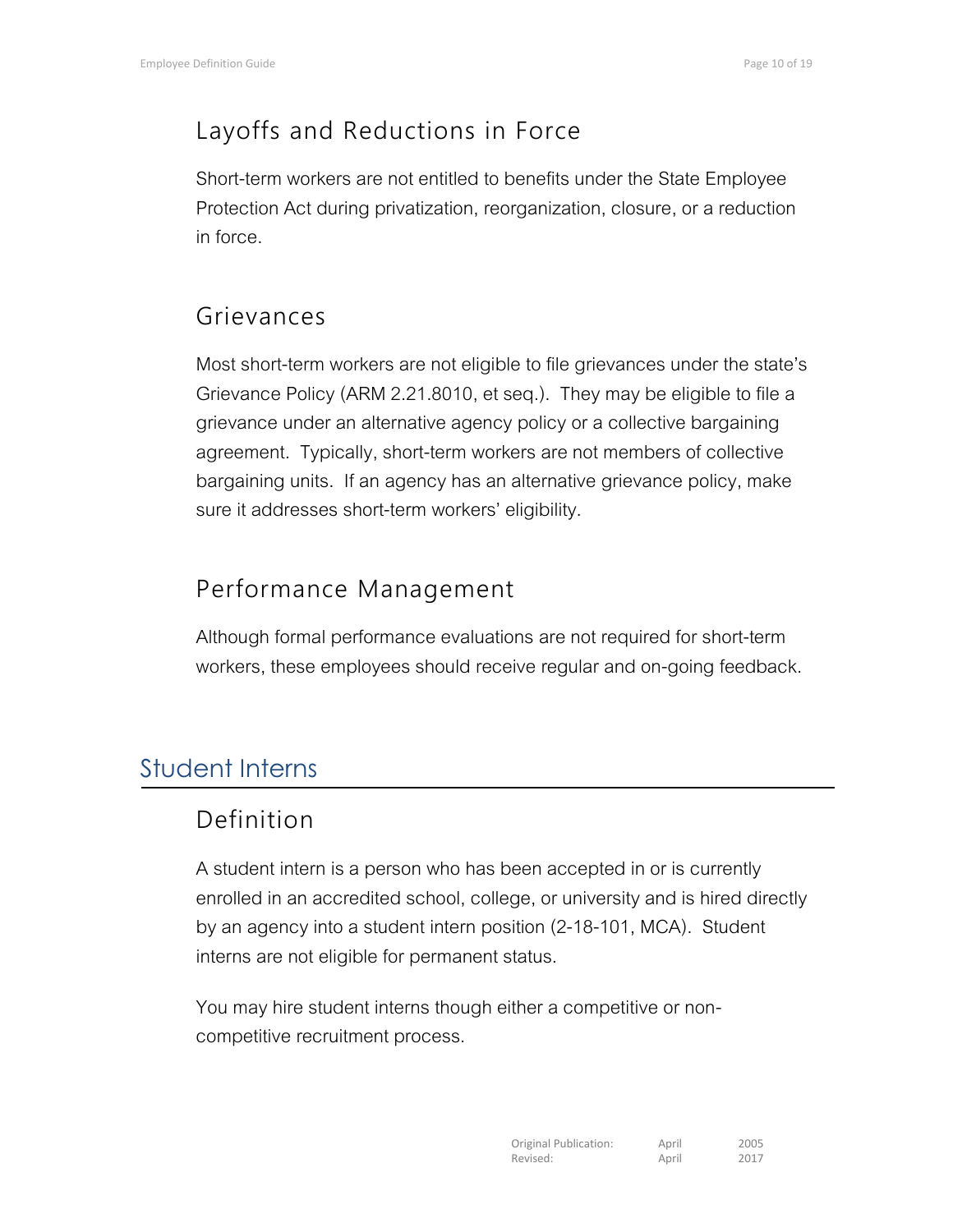A student intern may not be hired to a permanent position within an agency unless an external competitive selection process is conducted. Student interns are not eligible to compete in internal recruitments for permanent positions. If a student intern transitions into a short-term worker or temporary position, the time worked in the student intern position must be considered with the time to be worked in the new position to determine which employee status to use.

#### <span id="page-14-0"></span>Benefits

Student interns are not eligible for sick leave, annual leave, holiday pay, or longevity. Student-intern employment also does not count towards years of service for longevity purposes.

Student interns expected to work an average of 20 hours per week or more are eligible for group health insurance benefits unless they are performing seasonal work. If student interns expected to work an average of less than 20 hours per week or if their number of hours or days of work are intermittent or unknown at the time of hiring, they are not eligible for group health insurance benefits unless they have previous state employment which makes them eligible.\* Variable employees may become eligible for benefits during their stability period if they are still employed with the State of Montana. Student interns performing seasonal work are eligible for group health insurance benefits if they are expected to work an average of 20 hours per week for 6 months or longer. Student interns performing seasonal work for less than 6 months are not eligible for group health insurance benefits regardless of the number of hours worked unless they have previous state employment history which makes them eligible.<sup>\*</sup>

Student interns working 960 hours or less in a fiscal year may choose whether to participate in the Montana Public Employee Retirement System. After a student intern exceeds the 960-hour threshold, participation becomes mandatory (19-3-411 and 19-3-412, MCA).

<span id="page-14-1"></span>

| Original Publication: | April | 2005 |
|-----------------------|-------|------|
| Revised:              | April | 2017 |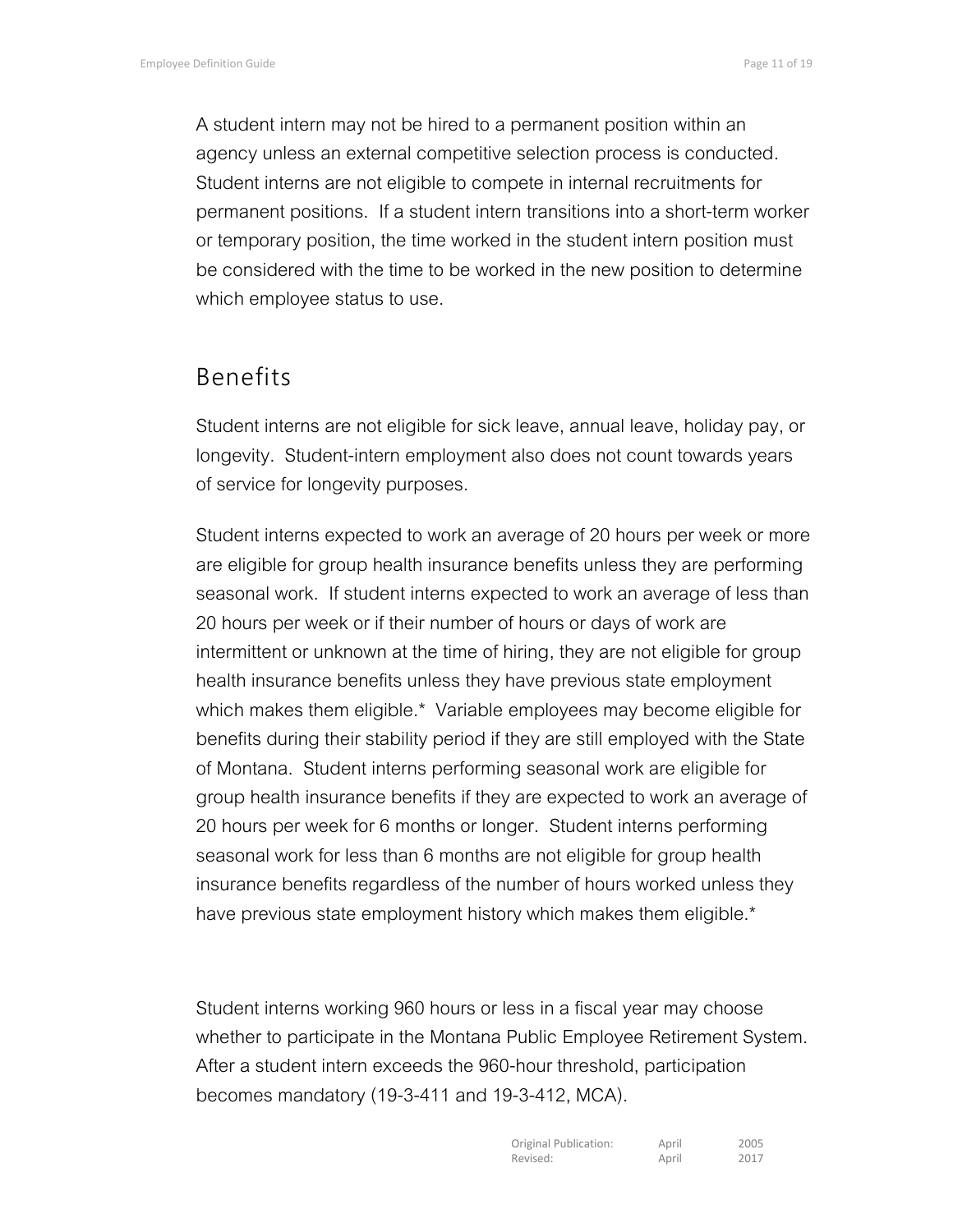## Layoffs and Reductions in Force

<span id="page-15-0"></span>Student interns are not entitled to benefits under the State Employee Protection Act during privatization, reorganization, closure, or a reduction in force.

#### Grievances

Most student interns are not eligible to file grievances under the state Grievance Policy (ARM 2.21.8010, et seq.). They may be eligible to file a grievance under an alternative agency policy or a collective bargaining agreement. Typically, student interns are not members of collective bargaining units. If an agency has an alternative grievance policy, make sure it addresses student intern eligibility.

#### <span id="page-15-1"></span>Performance Management

Although formal performance evaluations are not required for student interns, these employees should receive regular and on-going feedback.

# **Definitions**

A "**variable**"employee is an employee whose hours are expected to average less than 20 hours per week; OR the facts and circumstances at the employee's start date do not allow the employer to determine whether the employee is reasonably expected to work at least 20 hours per week because the hours vary or days worked are intermittent or unknown.

The "**measurement period**" or "**look-back period**" is the first 12 months from the first day of the first full month after the employee was hired. For on-going employees, it is the twelve months from the first pay period in October to the first pay period the following October.

| Original Publication: | April | 2005 |
|-----------------------|-------|------|
| Revised:              | April | 2017 |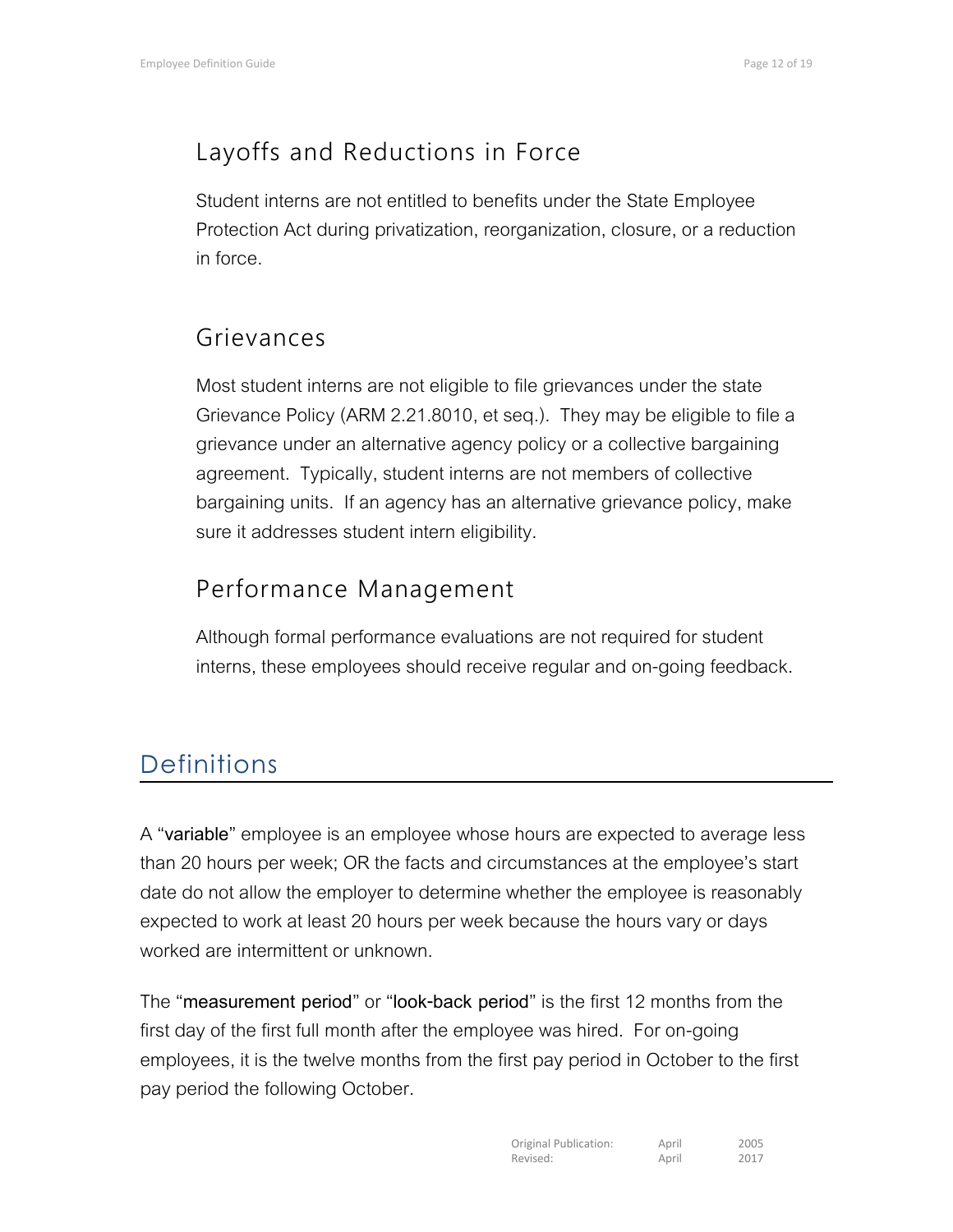The "**stability period**" for a new employee is the twelve months beginning one month following the end of the measurement period.

\*When an employee moves from one position to another, whether the position is in the same agency or not, the employee must be treated as a continuing employee for group health insurance eligibility unless a 13-week break-in-service occurs. If an employee is receiving group health insurance benefits in one position, the employee must continue to receive benefits in the next position until the end of the stability period regardless of how many hours the employee works in the next position (unless a 13-week or longer break-in-service occurs). See the [benefits eligibility table](http://mine.mt.gov/content/documentation/sabhrs/hr/new/jobaids/benefitseligibilitytable_jobaid.doc) for more information.

**We designed this guide to assist executive branch human resources professionals, supervisors, and managers with understanding the different employee definitions. It is a companion to information contained in statute and policy.**

We will provide alternative accessible formats of this guide upon request. If you need an alternative format, please contact the State Human Resources Division, Department of Administration, 125 N. Roberts St., P.O. Box 200127, Helena, MT 59620-0127. Telephone 406-444-3871. Those using a TTY may call through the Montana Relay Service at 711.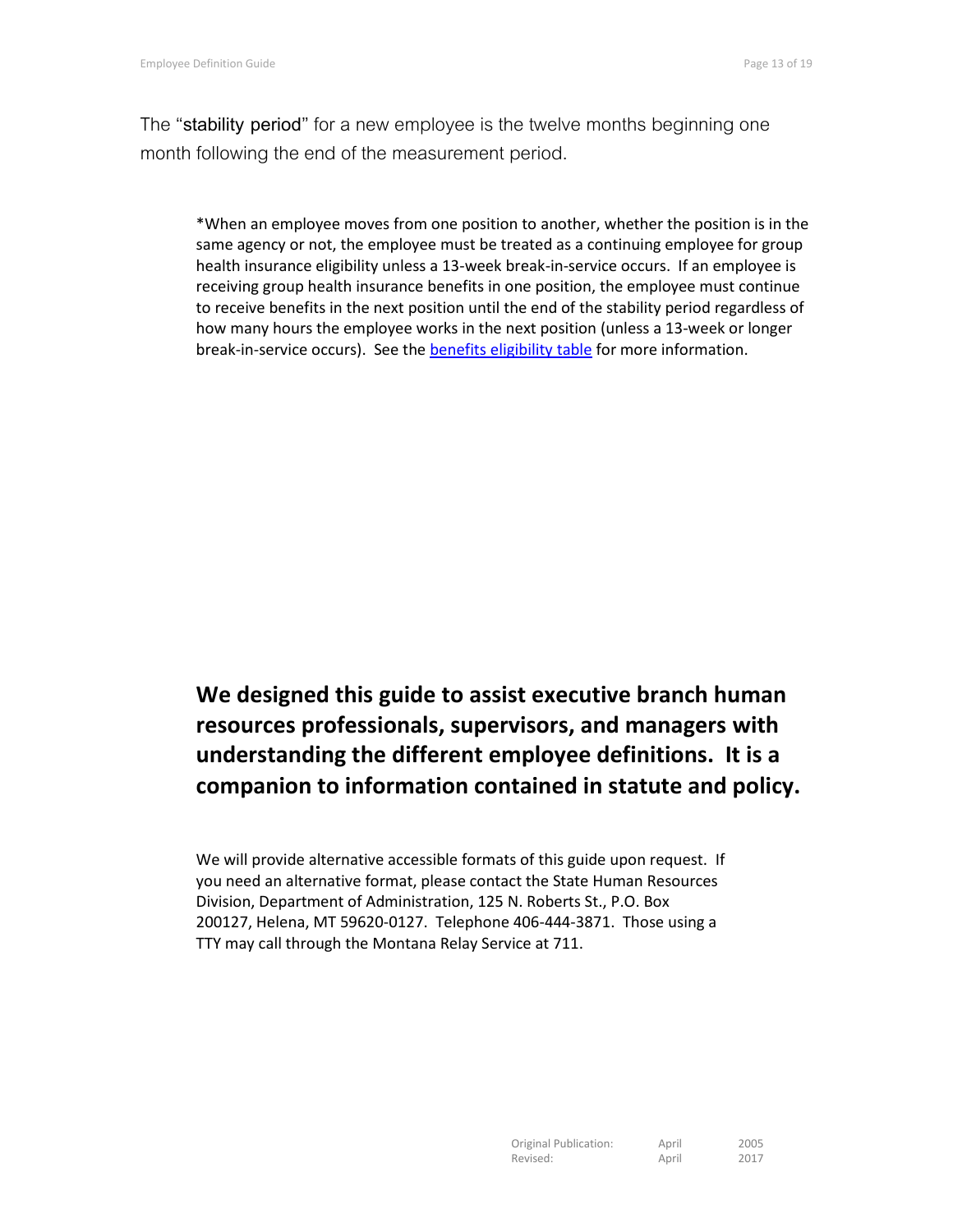# Quick Reference Chart

<span id="page-17-0"></span>

|                                    | <b>References</b>                                                                                                          | Permanent<br>Employee                                                                                                                                                                                                                                                                                                                                                                                                                  | Seasonal<br>Employee | <b>Temporary</b><br><b>Employee</b> | Short-Term<br>Worker | Student Intern |
|------------------------------------|----------------------------------------------------------------------------------------------------------------------------|----------------------------------------------------------------------------------------------------------------------------------------------------------------------------------------------------------------------------------------------------------------------------------------------------------------------------------------------------------------------------------------------------------------------------------------|----------------------|-------------------------------------|----------------------|----------------|
| Definition                         | Definitions 2-18-101,<br><b>MCA</b>                                                                                        |                                                                                                                                                                                                                                                                                                                                                                                                                                        |                      |                                     |                      |                |
| Permanent<br>Status                | <b>Recruitment and Selection</b><br><b>Policy</b><br>ARM 2.21.3701, et seq.<br><b>Probation Policy</b>                     | <b>Yes</b>                                                                                                                                                                                                                                                                                                                                                                                                                             | <b>Yes</b>           | <b>No</b>                           | <b>No</b>            | <b>No</b>      |
| Competitive<br>Process<br>Required | <b>Recruitment and Selection</b><br><b>Policy</b><br>ARM 2.21.3701, et seq.                                                | Yes                                                                                                                                                                                                                                                                                                                                                                                                                                    | Yes                  | <b>No</b>                           | <b>No</b>            | <b>No</b>      |
| Sick and<br><b>Annual Leave</b>    | <b>Sick Leave Policy</b><br><b>Annual Leave Policy</b>                                                                     | <b>Yes</b>                                                                                                                                                                                                                                                                                                                                                                                                                             | Yes                  | Yes                                 | <b>No</b>            | <b>No</b>      |
| <b>Holiday Pay</b>                 | <b>Holiday Policy</b>                                                                                                      | Yes                                                                                                                                                                                                                                                                                                                                                                                                                                    | Yes                  | Yes                                 | <b>No</b>            | No             |
| Performance<br>Management          | Performance<br>Management and<br><b>Evaluation Policy</b><br>ARM 2.21.6401 et seq.                                         | <b>Yes</b>                                                                                                                                                                                                                                                                                                                                                                                                                             | Yes                  | Recommended                         | Recommended          | Recommended    |
| <b>Group Benefits</b>              | <b>State Employee Group</b><br><b>Benefits</b><br>2-18-701 through 711,<br><b>MCA</b><br><b>Benefits Eligibility Table</b> | May                                                                                                                                                                                                                                                                                                                                                                                                                                    | May                  | May                                 | May                  | May            |
| Retirement<br>System               | <b>Public Retirement</b><br><b>Systems</b><br>19-3-411 & 19-3-412,<br><b>MCA</b>                                           | If scheduled to work more than 960 hours/fiscal year, membership is mandatory.<br>If scheduled to work less than 961 hours/fiscal year, membership is optional until the 961-hour limit is met.<br>Once the employee meets 961 hours/fiscal year, membership is mandatory.<br>Note: If an employee is already a member of the retirement system then membership is mandatory<br>regardless of hours worked in the current fiscal year. |                      |                                     |                      |                |

Original Publication: April 2005 Revised: April 2017